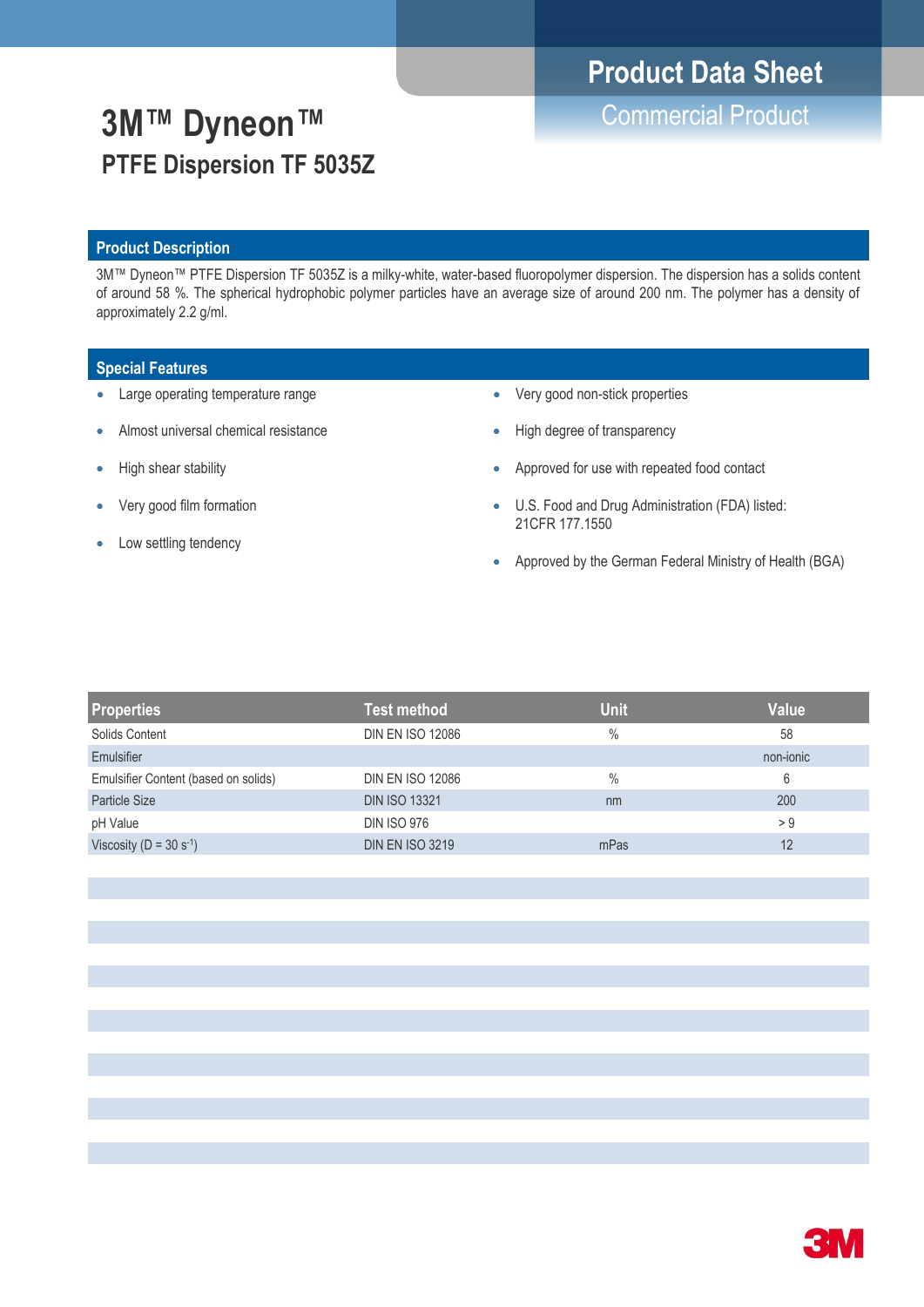# **Product Data Sheet**

### **3M™ Dyneon™ PTFE Dispersion TF 5035Z**

### **Typical Properties**

3M™ Dyneon™ PTFE Dispersion TF 5035Z is supplied with a pH value of 9 – 11. The dispersion can be mixed with fillers or pigments for use in coating formulations. Dilution is possible at any time but should be carried out with desalinated water.

#### **Typical Applications**

3M™ Dyneon™ PTFE Dispersion TF 5035Z is mainly used to formulate non-stick coatings for manufacturing cookware and baking tins. It is also used for technical metal coatings for corrosion protection and to improve sliding properties.

For coating metal surfaces, various techniques such as spray coating, roller coating and silk-screen coating can be employed. The formulations have to be adjusted for each technique.

#### **Processing Recommendations**

Dyneon recommends that the dispersion always be gently homogenised before processing and filtered using a 50  $\mu$ m filter.

When adding pigments and fillers, make sure that these do not negatively influence the excellent stability of the product. If necessary, stabilisers should be added to the mixture. If fillers or pigments require grinding, this should be carried out before they are added to the dispersion.

The dispersion can be used for manufacturing primers, intermediate layers or top coats. In order to optimise the coating result with regard to shine and porosity, Dyneon recommends adding small amounts of fluorothermoplastic polymers such as 3M™ Dyneon™ Fluoroplastic PFA 6900GZ, PFA 6910GZ or FEP 6300GZ.

To dry the layers Dyneon recommends a three-step, ideally continuous process with pre-drying at 90 – 120 °C, intermediate drying at 230 – 320 °C and then final sintering at 360 – 400 °C. The temperatures should be selected taking into account the substrate thickness, coating thickness and throughput speed. A flawlessly sintered polymer layer is always transparent and smoothly coalesced.

#### **Storage and Handling**

The aqueous dispersion must be stored under frost-proof conditions (5 – 30 °C). Although 3M™ Dyneon™ PTFE Dispersion TF 5035Z has a low settling tendency, it should be homogenised once or twice a month by gentle rolling or stirring. Should sediment still build up, it can be redispersed by homogenising the dispersion as described above.

For more information please consult our technical information regarding ["Shelf Life and Storage of 3M™ Dyneon™ Fluoropolymer Dispersion Products"](http://multimedia.3m.com/mws/mediawebserver?mwsId=SSSSSuH8gc7nZxtUPx2G5x_1evUqe17zHvTSevTSeSSSSSS--).

#### **Safety Instructions**

Follow the normal precautions observed with all fluoropolymer materials.

Please consult the Material Safety Data Sheet and Product Label for information regarding the safe handling of the material. By following all precautions and safety measures, processing these products poses no known health risks. General handling/processing precautions include: 1) Process only in wellventilated areas. 2) Do not smoke in areas contaminated with powder/residue from these products. 3) Avoid eye contact. 4) If skin comes into contact with these products during handling, wash with soap and water afterwards. 5) Avoid contact with hot fluoropolymer.

Potential hazards, including release of toxic vapours, can arise if processing occurs under excessively high temperature conditions. Vapour extractor units should be installed above processing equipment. When cleaning processing equipment, do not burn off any of this product with a naked flame or in a furnace.

#### **Delivery Form**

3M™ Dyneon™ PTFE Dispersion TF 5035Z is delivered as a water-based solution (dispersion).

Packaging sizes are:

- 30 I PE-drum with 40 kg content
- 1000 l IBC container with 1200 kg content
- 1000 l IBC container with 1500 kg content